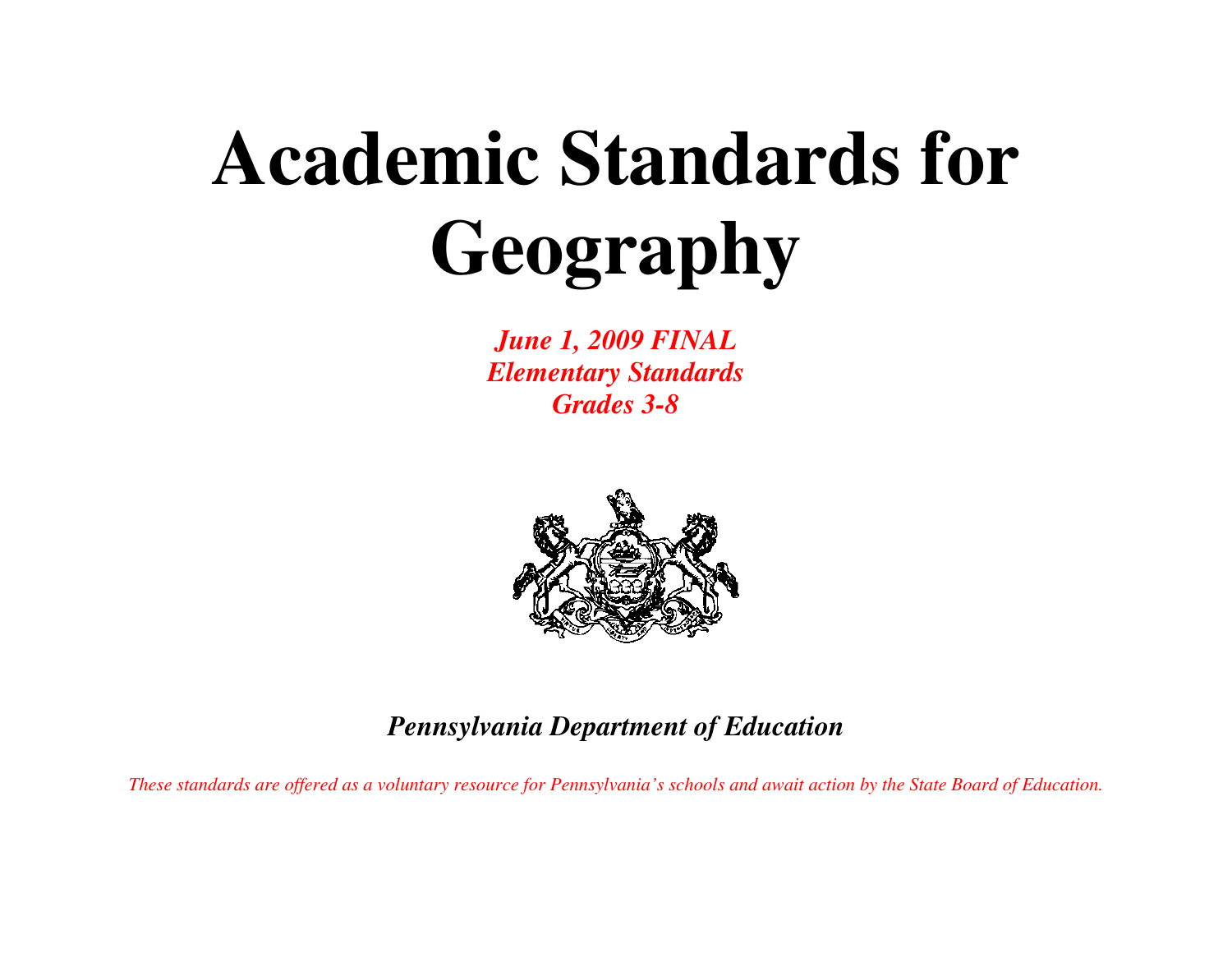#### **XIX. TABLE OF CONTENTS**

|                                                | XX.  |
|------------------------------------------------|------|
| THE ACADEMIC STANDARDS                         |      |
|                                                | 7.1. |
| A. Geographic Tools                            |      |
| <b>B.</b> Location of Places and Regions       |      |
|                                                | 7.2. |
| A. Physical Characteristics                    |      |
| <b>B.</b> Physical Processes                   |      |
|                                                | 7.3. |
| A. Human Characteristics                       |      |
|                                                | 7.4  |
| A. Impact of Physical Systems on People        |      |
| <b>B.</b> Impact of People on Physical Systems |      |
|                                                | XXI. |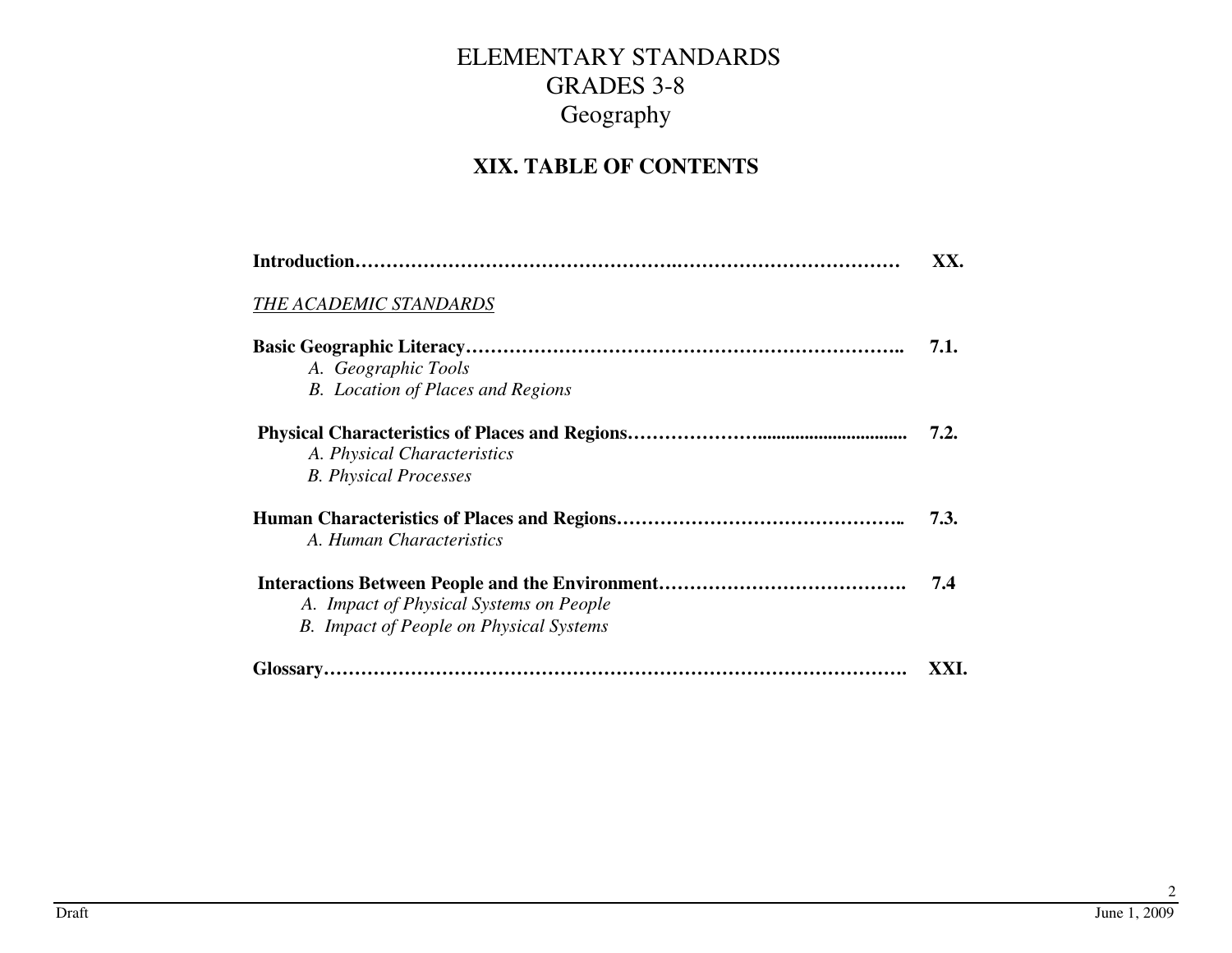#### ELEMENTARY STANDARDS GRADES 3-8 Geography **XX. INTRODUCTION**

This document includes Academic Standards for Geography that describes what students should know and be able to do in four areas:

- ◊ 7.1. Basic Geographic Literacy
- ◊ 7.2. Physical Characteristics of Places and Regions
- ◊ 7.3. Human Characteristics of Places and Regions
- ◊ 7.4. Interactions Between People and the Environment

The Geography Standards describe what students should know and be able to do from third through twelfth grade. They reflect the increasingly complex and sophisticated understanding of geography that students are expected to achieve as they progress through school. Throughout the standards, all grade levels must address the local-to-global progression. Basic concepts found in lower grade levels must be developed more fully at higher grade levels.

Geography is the science of space and place on Earth's surface. Its subject matter is the physical and human phenomena that make up the world's environments and places. These standards build on using geographic tools as a means for asking and answering geographic questions, setting information into a range of spatial contexts, recognizing places and regions as human concepts, understanding the physical processes that have shaped Earth's surface and the patterns resulting from those processes, identifying the relationships between people and environments, recognizing the characteristics and distribution of people and cultures on Earth's surface, focusing on the spatial patterns of settlements and their resulting political structures, and exploring the networks of economic interdependence and the importance of resources. Teachers should employ the Five Fundamental Themes of Geography while proceeding through the Academic Standards for Geography. The themes provide a clear conceptual basis for teachers and students to use in organizing their knowledge.

| <b>Five Fundamental Themes of Geography</b> |                                                                           |  |  |
|---------------------------------------------|---------------------------------------------------------------------------|--|--|
| <b>Theme</b>                                | <b>Description</b>                                                        |  |  |
| Location                                    | The absolute and relative position of a place on Earth's surface          |  |  |
| Place                                       | How physical and human characteristics define and distinguish a place     |  |  |
| Human-Environment Interactions              | How humans modify and adapt to natural settings                           |  |  |
| Movement                                    | How people, ideas and materials move between and among locations          |  |  |
| Regions                                     | How an area displays unity in terms of physical and human characteristics |  |  |

A glossary is included to assist the reader in clarifying terminology contained in the standards.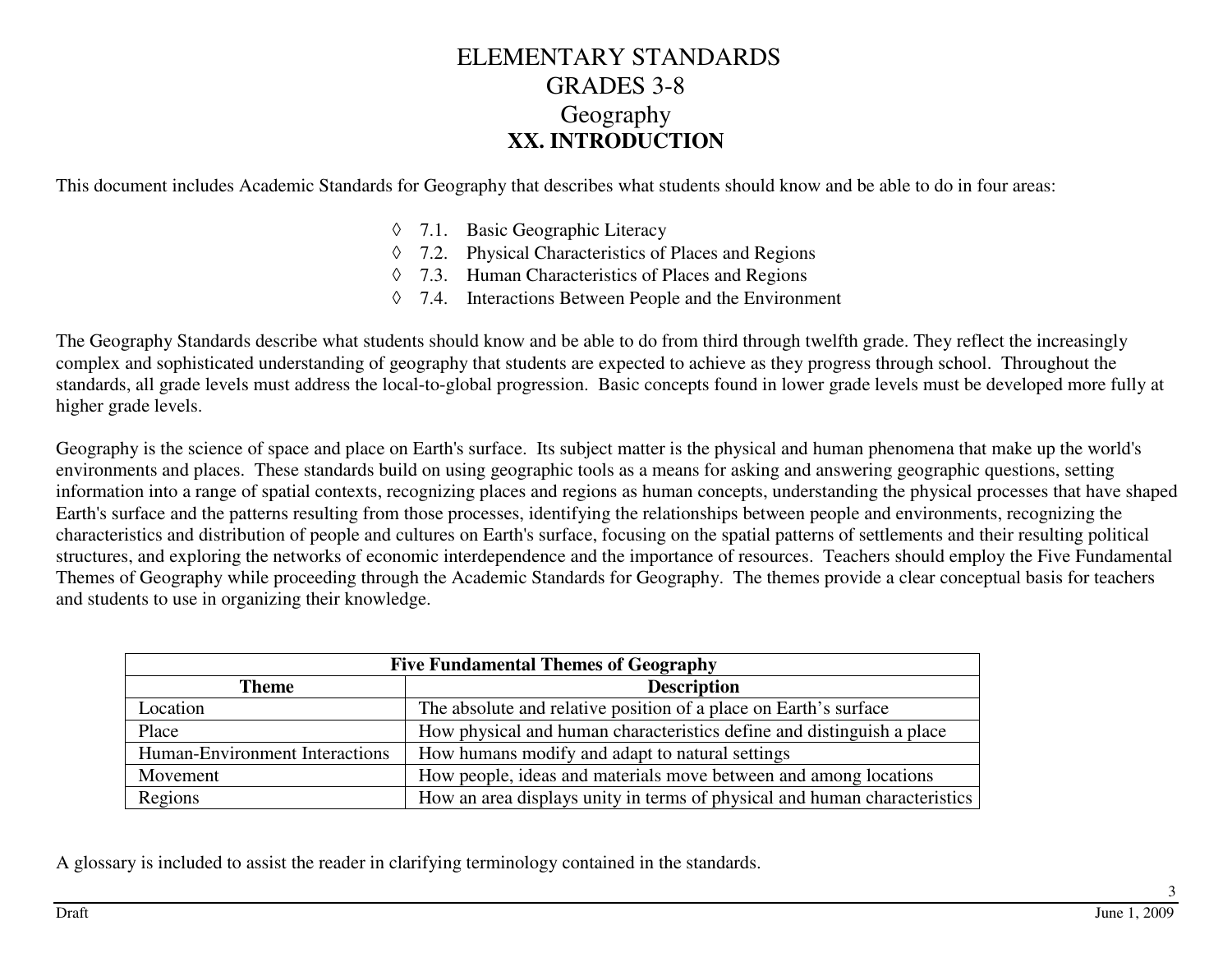|                                      | 7.1. Basic Geographic Literacy                                                                                                                      |                                                                                                                                                          |                                                                                                                                                          |                                                                                                                                                       |                                                                                                                                                      |                                                                                                                                                                  |
|--------------------------------------|-----------------------------------------------------------------------------------------------------------------------------------------------------|----------------------------------------------------------------------------------------------------------------------------------------------------------|----------------------------------------------------------------------------------------------------------------------------------------------------------|-------------------------------------------------------------------------------------------------------------------------------------------------------|------------------------------------------------------------------------------------------------------------------------------------------------------|------------------------------------------------------------------------------------------------------------------------------------------------------------------|
|                                      | 7.1.3. GRADE 3<br><b>7.1.4. GRADE 4</b><br><b>7.1.5. GRADE 5</b><br>7.1.6. GRADE 6<br>7.1.7. GRADE 7<br><b>7.1.8. GRADE 8</b>                       |                                                                                                                                                          |                                                                                                                                                          |                                                                                                                                                       |                                                                                                                                                      |                                                                                                                                                                  |
|                                      |                                                                                                                                                     |                                                                                                                                                          |                                                                                                                                                          | Pennsylvania's public schools shall teach, challenge and support every student to realize his or her maximum potential and to acquire the             |                                                                                                                                                      |                                                                                                                                                                  |
|                                      | knowledge and skills needed to:                                                                                                                     |                                                                                                                                                          |                                                                                                                                                          |                                                                                                                                                       |                                                                                                                                                      |                                                                                                                                                                  |
| Tools<br>Geographic                  | 7.1.3.A.<br>Identify how basic<br>geographic tools are<br>used to organize and<br>interpret information<br>about people, places<br>and environment. | 7.1.4.A.<br>Describe how<br>common geographic<br>tools are used to<br>organize and interpret<br>information about<br>people, places, and<br>environment. | 7.1.5.A.<br>Describe how<br>common geographic<br>tools are used to<br>organize and interpret<br>information about<br>people, places, and<br>environment. | 7.1.6.A.<br>Describe how common<br>geographic tools are<br>used to organize and<br>interpret information<br>about people, places, and<br>environment. | 7.1.7.A.<br>Explain how common<br>geographic tools are<br>used to organize and<br>interpret information<br>about people, places,<br>and environment. | 7.1.8.A.<br>Explain and illustrate<br>how geographic tools<br>are used to organize<br>and interpret<br>information about<br>people, places, and<br>environments. |
| and Regions<br>of Places<br>Location | 7.1.3.B.<br>Identify and locate<br>places and regions as<br>defined by physical<br>and human features.                                              | 7.1.4.B.<br>Describe and locate<br>places and regions as<br>defined by physical<br>and human features.                                                   | 7.1.5.B.<br>Describe and locate<br>places and regions as<br>defined by physical<br>and human features.                                                   | 7.1.6.B.<br>Describe and locate<br>places and regions as<br>defined by physical and<br>human features.                                                | 7.1.7.B.<br>Explain and locate<br>places and regions as<br>defined by physical<br>and human features.                                                | 7.1.8.B.<br>Explain and locate<br>places and regions as<br>defined by physical<br>and human features.                                                            |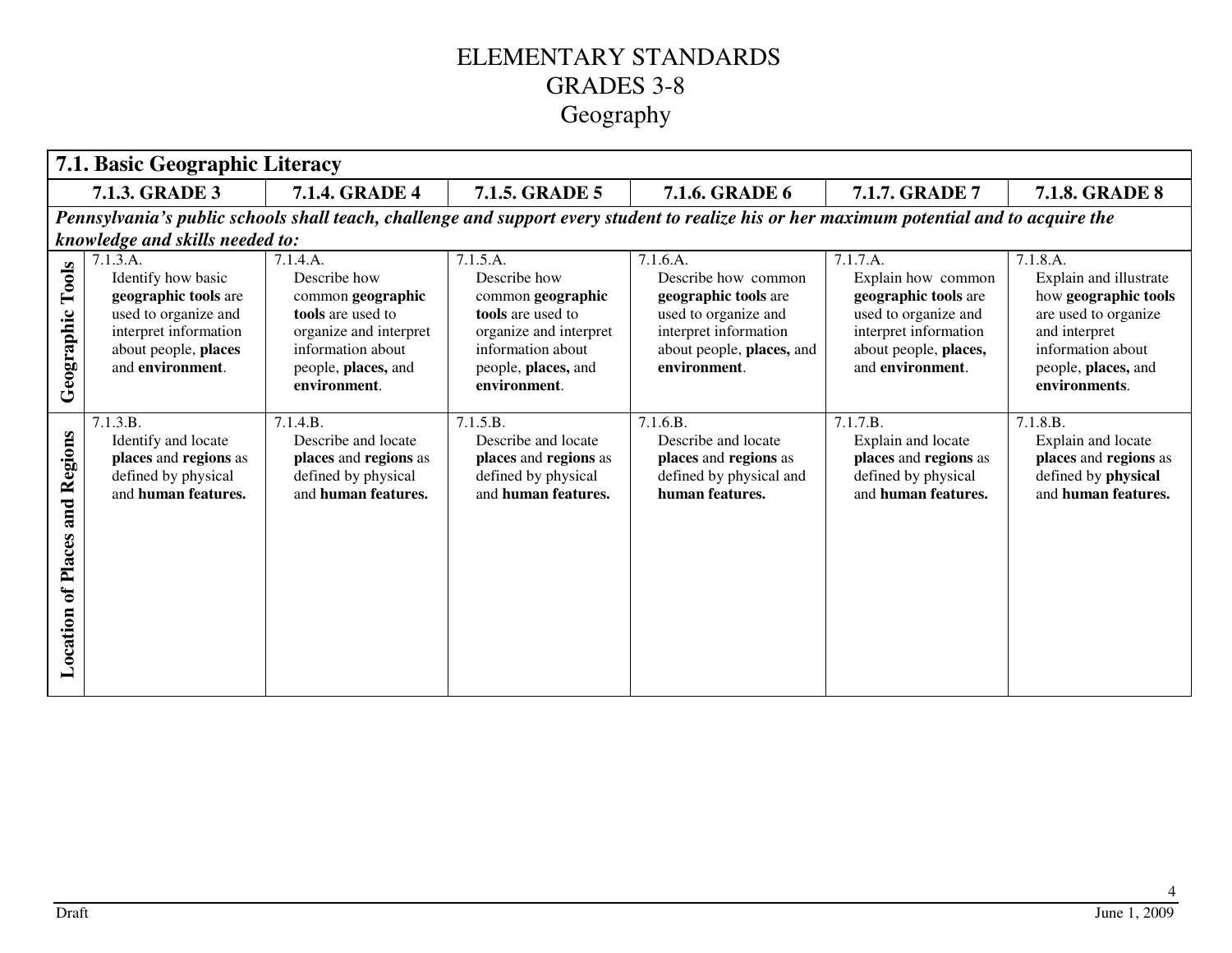#### ELEMENTARY STANDARDS GRADES 3-8

#### Geography

|                             | 7.2. Physical Characteristics of Places and Regions                                                                           |                                                                                                                               |                                                                                                                               |                                                                                                                                           |                                                                                              |                                                                                             |
|-----------------------------|-------------------------------------------------------------------------------------------------------------------------------|-------------------------------------------------------------------------------------------------------------------------------|-------------------------------------------------------------------------------------------------------------------------------|-------------------------------------------------------------------------------------------------------------------------------------------|----------------------------------------------------------------------------------------------|---------------------------------------------------------------------------------------------|
|                             | 7.2.3. GRADE 3                                                                                                                | <b>7.2.4. GRADE 4</b>                                                                                                         | <b>7.2.5. GRADE 5</b>                                                                                                         | 7.2.6. GRADE 6                                                                                                                            | 7.2.7. GRADE 7                                                                               | <b>7.2.8. GRADE 8</b>                                                                       |
|                             |                                                                                                                               |                                                                                                                               |                                                                                                                               | Pennsylvania's public schools shall teach, challenge and support every student to realize his or her maximum potential and to acquire the |                                                                                              |                                                                                             |
|                             | knowledge and skills needed to:                                                                                               |                                                                                                                               |                                                                                                                               |                                                                                                                                           |                                                                                              |                                                                                             |
| Characteristics<br>Physical | 7.2.3.A.<br>Identify the physical<br>characteristics of places<br>and regions.                                                | 7.2.4.A.<br>Identify the physical<br>characteristics of places<br>and regions.                                                | 7.2.5.A.<br>Describe the<br>characteristics of<br>places and regions.                                                         | 7.2.6.A.<br>Describe the<br>characteristics of places<br>and regions.                                                                     | 7.2.7.A.<br>Explain the<br>characteristics of<br>places and regions.                         | 7.2.8.A.<br>Explain the<br>characteristics of<br>places and regions.                        |
| Processes<br>Physical       | 7.2.3.B.<br>Identify the basic<br>physical processes that<br>affect the physical<br>characteristics of places<br>and regions. | 7.2.4.B.<br>Identify the basic<br>physical processes that<br>affect the physical<br>characteristics of places<br>and regions. | 7.2.5.B.<br>Identify the basic<br>physical processes that<br>affect the physical<br>characteristics of places<br>and regions. | 7.2.6.B.<br>Describe the physical<br>processes that shape<br>patterns on Earth's<br>surface.                                              | 7.2.7.B.<br>Describe the physical<br>processes that shape<br>patterns on Earth's<br>surface. | 7.2.8.B.<br>Explain the physical<br>processes that shape<br>patterns on Earth's<br>surface. |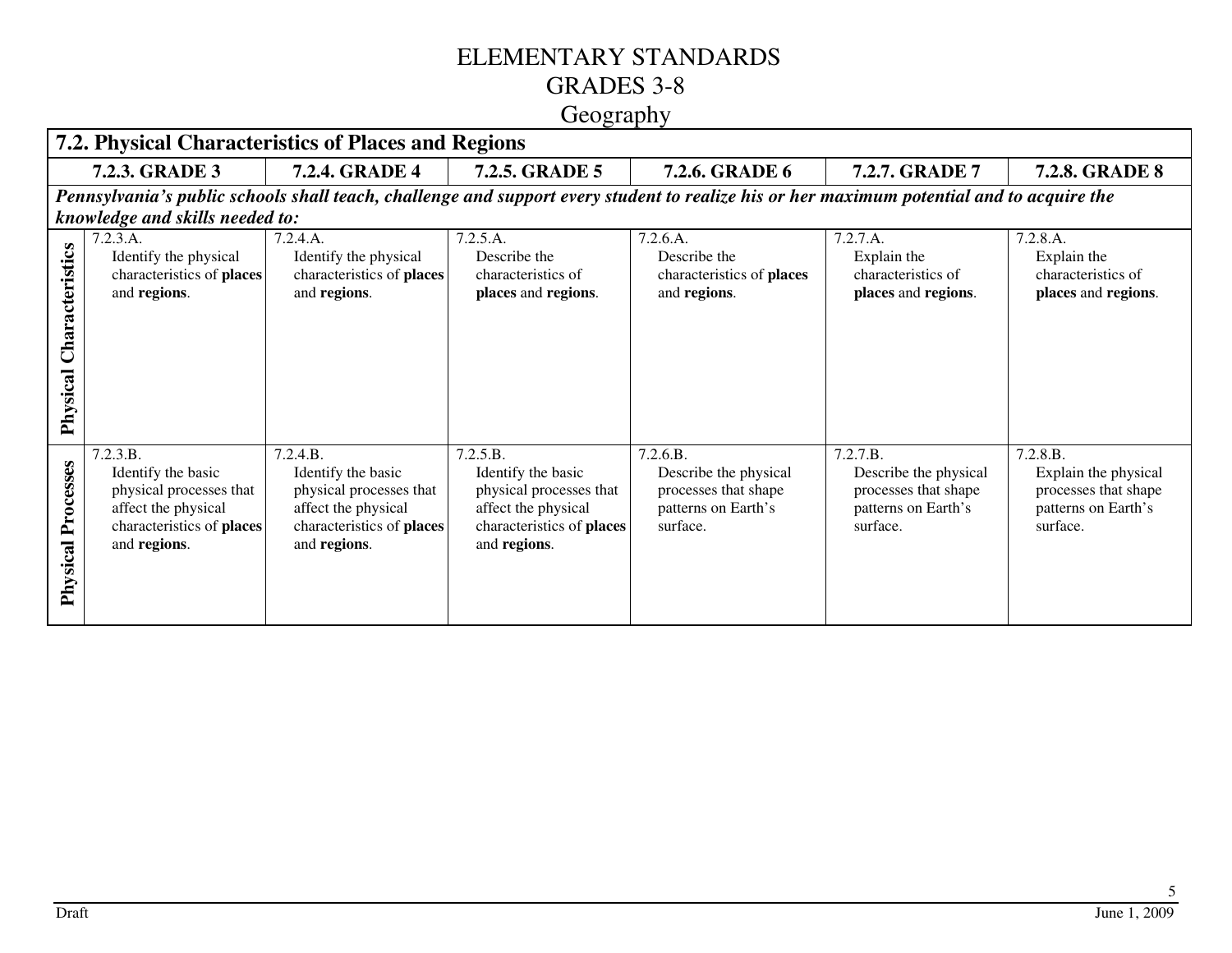|                                                                                                                                                                                                                     |                                                                                                                                                                                                                     | 7.3. Human Characteristics of Places and Regions                                                                                                                                                                    |                                                                                                                                                                                                                     |                                                                                                                                                                                                                    |  |  |
|---------------------------------------------------------------------------------------------------------------------------------------------------------------------------------------------------------------------|---------------------------------------------------------------------------------------------------------------------------------------------------------------------------------------------------------------------|---------------------------------------------------------------------------------------------------------------------------------------------------------------------------------------------------------------------|---------------------------------------------------------------------------------------------------------------------------------------------------------------------------------------------------------------------|--------------------------------------------------------------------------------------------------------------------------------------------------------------------------------------------------------------------|--|--|
| <b>7.3.4. GRADE 4</b>                                                                                                                                                                                               | <b>7.3.5. GRADE 5</b>                                                                                                                                                                                               | <b>7.3.6. GRADE 6</b>                                                                                                                                                                                               | 7.3.7. GRADE 7                                                                                                                                                                                                      | <b>7.3.8. GRADE 8</b>                                                                                                                                                                                              |  |  |
|                                                                                                                                                                                                                     |                                                                                                                                                                                                                     | Pennsylvania's public schools shall teach, challenge and support every student to realize his or her maximum potential and to acquire the                                                                           |                                                                                                                                                                                                                     |                                                                                                                                                                                                                    |  |  |
| knowledge and skills needed to:                                                                                                                                                                                     |                                                                                                                                                                                                                     |                                                                                                                                                                                                                     |                                                                                                                                                                                                                     |                                                                                                                                                                                                                    |  |  |
| 7.3.4.A.<br>Identify the human<br>characteristics of places<br>and regions using the<br>following criteria:<br>• Population<br>$\bullet$ Culture<br>• Settlement<br>• Economic activities<br>• Political activities | 7.3.5.A.<br>Identify the human<br>characteristics of places<br>and regions using the<br>following criteria:<br>• Population<br>$\bullet$ Culture<br>• Settlement<br>• Economic activities<br>• Political activities | 7.3.6.A.<br>Describe the human<br>characteristics of places<br>and regions using the<br>following criteria:<br>• Population<br>$\bullet$ Culture<br>• Settlement<br>• Economic activities<br>• Political activities | 7.3.7.A.<br>Describe the human<br>characteristics of places<br>and regions using the<br>following criteria:<br>• Population<br>$\bullet$ Culture<br>• Settlement<br>• Economic activities<br>• Political activities | 7.3.8.A.<br>Explain the human<br>characteristics of places<br>and regions using the<br>following criteria:<br>• Population<br>$\bullet$ Culture<br>• Settlement<br>• Economic activities<br>• Political activities |  |  |
|                                                                                                                                                                                                                     |                                                                                                                                                                                                                     |                                                                                                                                                                                                                     |                                                                                                                                                                                                                     |                                                                                                                                                                                                                    |  |  |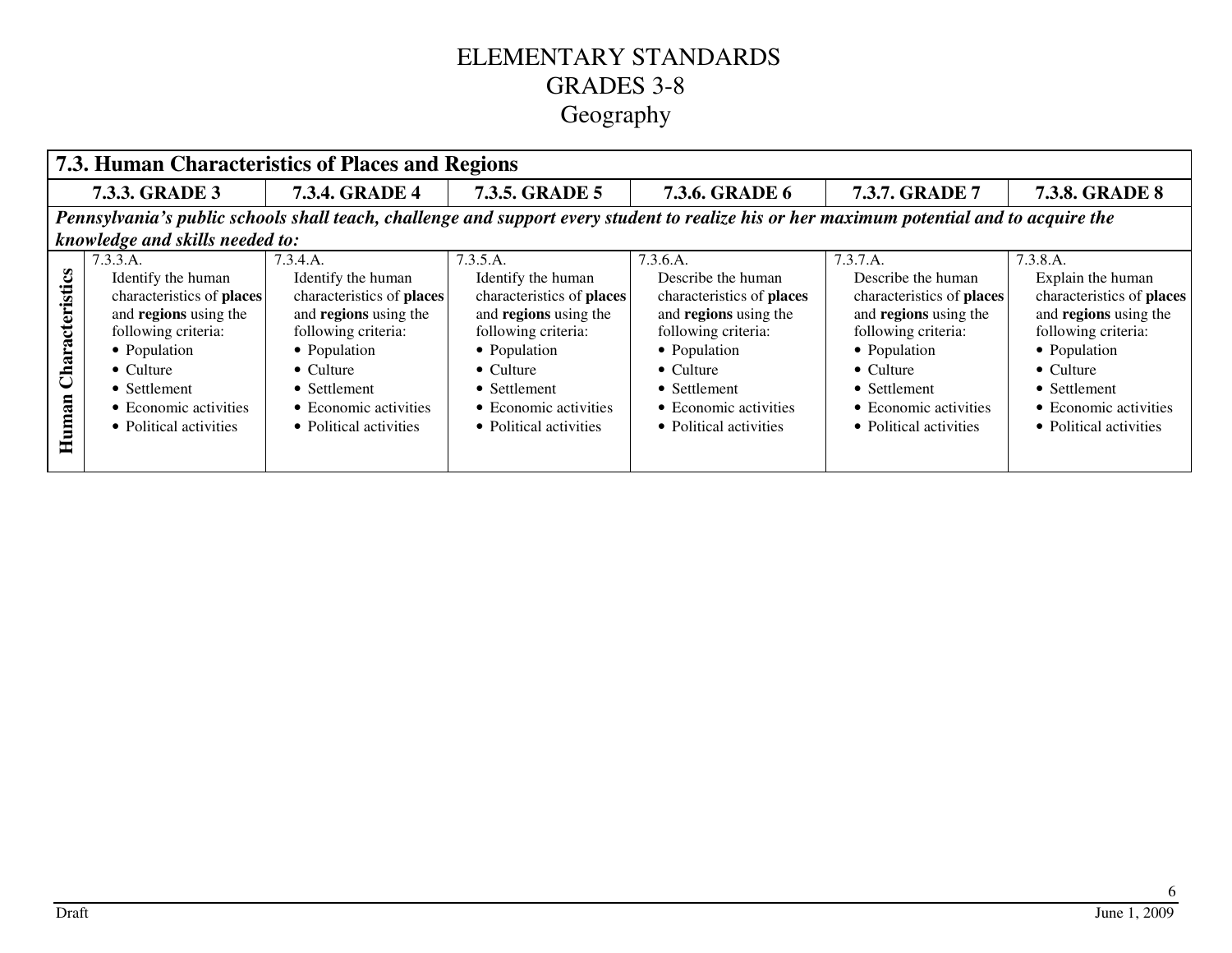|                                                                       | <b>7.4. Interactions Between People and the Environment</b>                                    |                                                                                                |                                                                                                         |                                                                                                                                           |                                                                                                         |                                                                                               |
|-----------------------------------------------------------------------|------------------------------------------------------------------------------------------------|------------------------------------------------------------------------------------------------|---------------------------------------------------------------------------------------------------------|-------------------------------------------------------------------------------------------------------------------------------------------|---------------------------------------------------------------------------------------------------------|-----------------------------------------------------------------------------------------------|
|                                                                       | 7.4.3. GRADE 3                                                                                 | <b>7.4.4. GRADE 4</b>                                                                          | <b>7.4.5. GRADE 5</b>                                                                                   | 7.4.6. GRADE 6                                                                                                                            | <b>7.4.7. GRADE 7</b>                                                                                   | <b>7.4.8. GRADE 8</b>                                                                         |
|                                                                       |                                                                                                |                                                                                                |                                                                                                         | Pennsylvania's public schools shall teach, challenge and support every student to realize his or her maximum potential and to acquire the |                                                                                                         |                                                                                               |
|                                                                       | knowledge and skills needed to:                                                                |                                                                                                |                                                                                                         |                                                                                                                                           |                                                                                                         |                                                                                               |
| People<br>$\overline{\mathbf{a}}$<br>Systems<br>of Physical<br>Impact | 7.4.3.A.<br>Identify the effect of<br>the physical systems<br>on people within a<br>community. | 7.4.4.A.<br>Identify the effect of<br>the physical systems<br>on people within a<br>community. | 7.4.5.A.<br>Describe and explain<br>the effects of the<br>physical systems on<br>people within regions. | 7.4.6.A.<br>Describe and explain the<br>effects of the physical<br>systems on people within<br>regions.                                   | 7.4.7.A.<br>Describe and explain<br>the effects of the<br>physical systems on<br>people within regions. | 7.4.8.A.<br>Illustrate the effects of<br>the physical systems<br>on people within<br>regions. |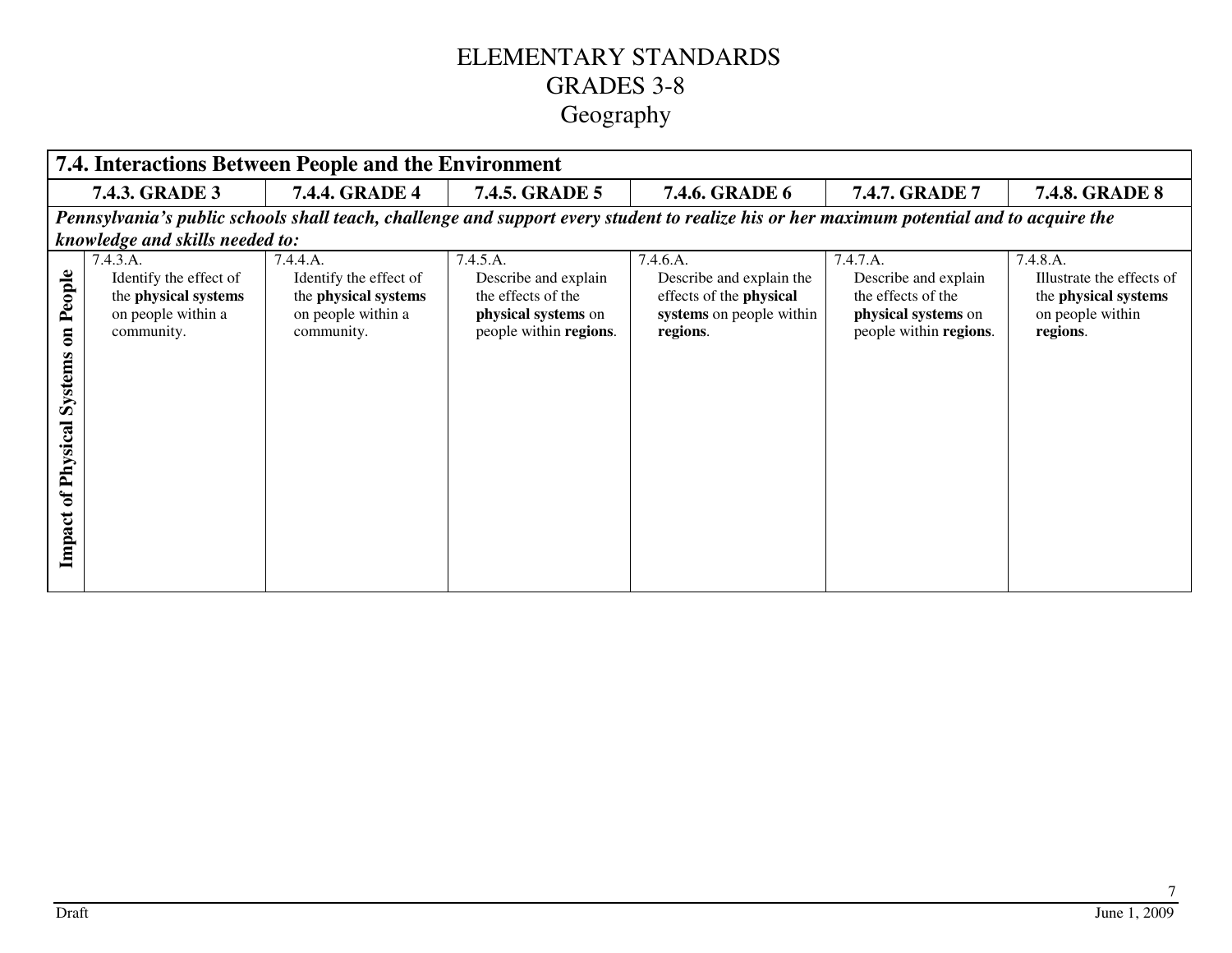#### ELEMENTARY STANDARDS GRADES 3-8

#### Geography

|                                                                                  | 7.4. Interactions Between People and the Environment                                                  |                                                                                                       |                                                                                                       |                                                                                                                                           |                                                                                                            |                                                                                              |
|----------------------------------------------------------------------------------|-------------------------------------------------------------------------------------------------------|-------------------------------------------------------------------------------------------------------|-------------------------------------------------------------------------------------------------------|-------------------------------------------------------------------------------------------------------------------------------------------|------------------------------------------------------------------------------------------------------------|----------------------------------------------------------------------------------------------|
|                                                                                  | <b>7.4.3. GRADE 3</b>                                                                                 | <b>7.4.4. GRADE 4</b>                                                                                 | 7.4.5. GRADE 5                                                                                        | 7.4.6. GRADE 6                                                                                                                            | <b>7.4.7. GRADE 7</b>                                                                                      | <b>7.4.8. GRADE 8</b>                                                                        |
|                                                                                  |                                                                                                       |                                                                                                       |                                                                                                       | Pennsylvania's public schools shall teach, challenge and support every student to realize his or her maximum potential and to acquire the |                                                                                                            |                                                                                              |
|                                                                                  | knowledge and skills needed to:                                                                       |                                                                                                       |                                                                                                       |                                                                                                                                           |                                                                                                            |                                                                                              |
| <b>Systems</b><br>Physical<br>$\overline{a}$<br>People<br>$\mathbf{f}$<br>Impact | 7.4.3.B.<br>Identify the effect of<br>people on the <b>physical</b><br>systems within a<br>community. | 7.4.4.B.<br>Identify the effect of<br>people on the <b>physical</b><br>systems within a<br>community. | 7.4.5.B.<br>Identify the effect of<br>people on the <b>physical</b><br>systems within a<br>community. | 7.4.6.B.<br>Describe and explain the<br>effects of people on the<br>physical systems within<br>regions.                                   | 7.4.7.B.<br>Describe and explain<br>the effects of people<br>on the physical<br>systems within<br>regions. | 7.4.8.B.<br>Interpret the effects of<br>people on the physical<br>systems within<br>regions. |